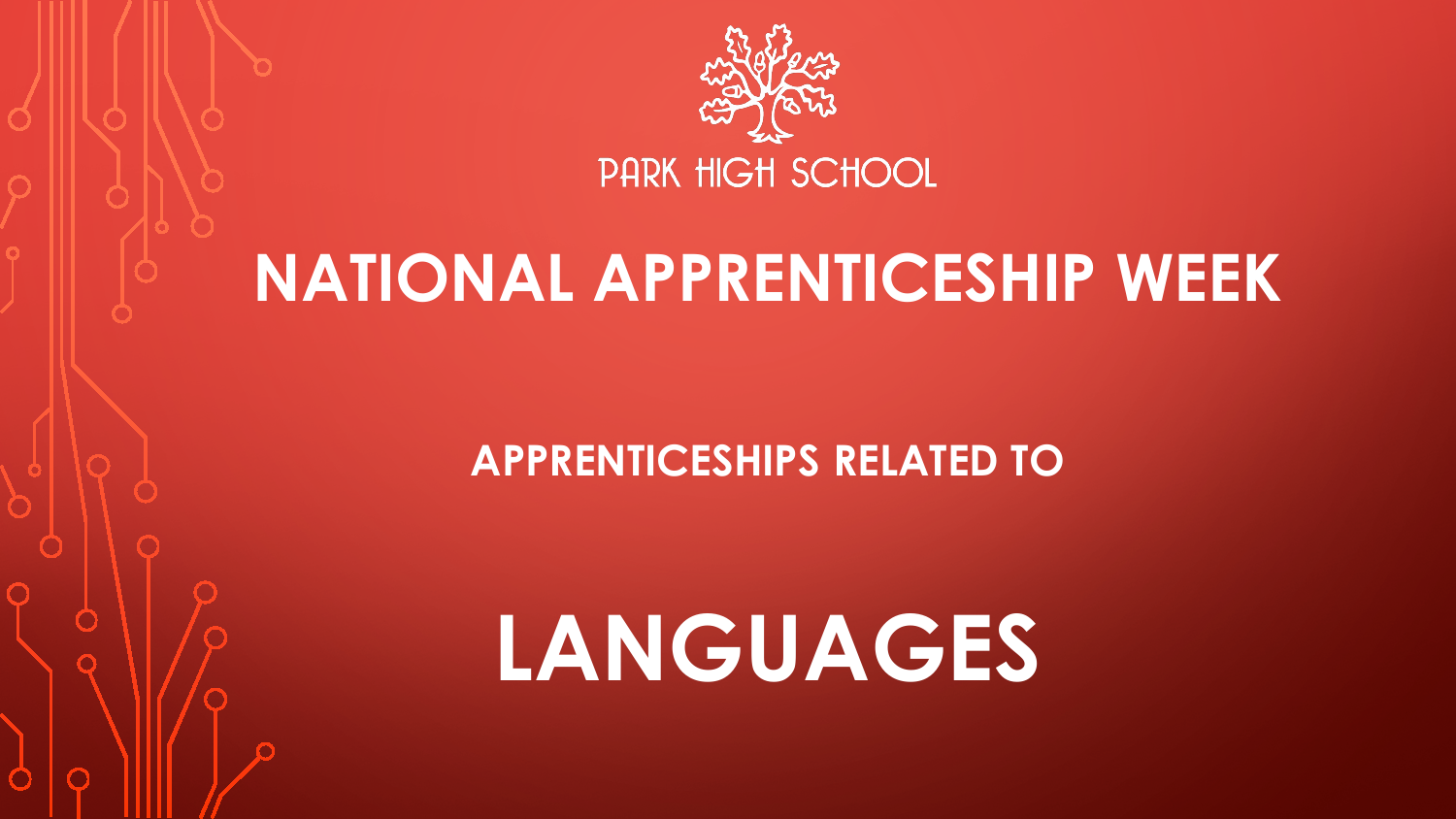

### **NATIONAL APPRENTICESHIP WEEK**

Nurse



MI5



Teacher



Air Traffic Controller



Product Support Apprenticeship **La Redoute** 



Product Management: Here in the UK we take the products that are set up for laredoute.fr, translating them from French to English and making sure the copy, descriptions and product information and images are ready for listing on the laredoute.co.uk website, preparing and publishing to make them available to browse and buy.